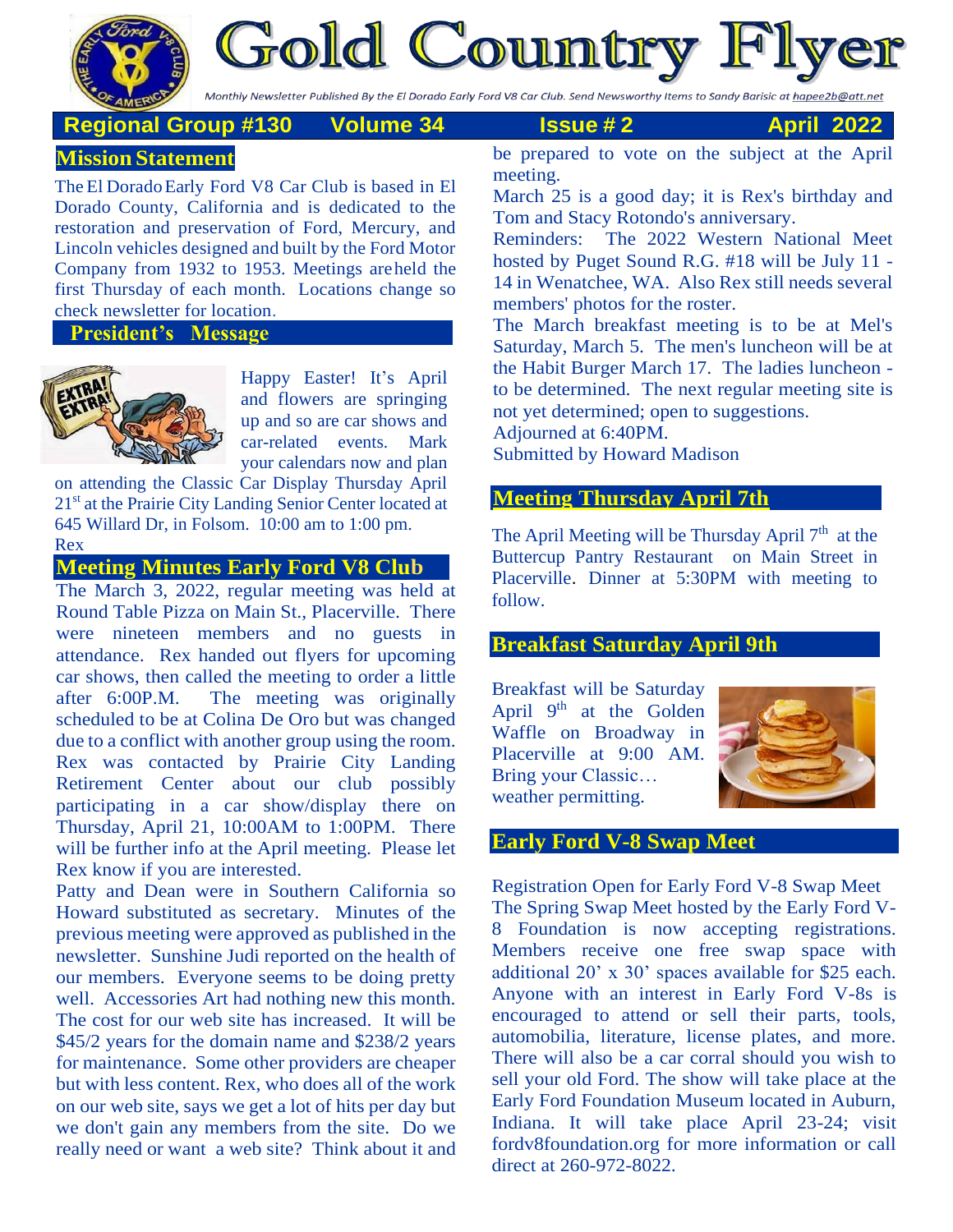#### **2022 Breakfast Schedule**

May – Art& Michelle June -??? July -??? August – David & Karen September – Milo & Jo October – Howard & Judy November – Rex & Sue December- No Breakfast Christmas Party

#### **Sunshine Report**

I was able to get in touch with most of our club members with the exception of Bert Keeler, Ralph Adams and Sandra Morgan.

Everyone else is doing fine considering our ages. The Brewers are doing well considering have 2 deaths in the family. Jim Moore had some skin cancer removed from his hand/arm but he is getting along ok. Sandy Barisic was released from her do Judi

#### **Ladies Luncheon**



We had 7 ladies for lunch at the Tap House in Placerville. Had a nice lunch, missed some of our regular attendees, and

discussed possible Chinese for next month's lunch gathering. Also thought of possibly everyone bringing their own lunch and going to Lotus Park on the river. Sad news of Ralph Adam's passing last Friday, sure he and Nadine are holding hands as we speak. Feels like summer, still looking for some rain.

#### **March Birthdays & Anniversaries**

Don Haynes 19th Bert Keeler 28th Anniversaries-Sandy Barisic  $25<sup>th</sup>$ 



# **Men's Luncheon**



The March Men's Lunch was attended by five members who had a great lunch at the Habit Burger Bar.

The April lunch is scheduled Thursday April 14<sup>th</sup> at the Hog Wild BBQ 38 Main Street in Placerville at 12:00

Noon. Please let Rex know if you plan to attend.

#### **Save The Date**

Thursday April 21<sup>st</sup> 10:00 AM to 1:00 PM Car Show/Display… Prairie City Landing Senior Living Community 645 Willard Dr, Folsom. See flyer on last page of this newsletter.

#### **Was Ethanol Fuel An Empty Promise?**

Bring up the subject of gasoline in the company of folks who drive vintage cars and the conversation will start low. Soon it builds into a great volume of voices lamenting the ethanol-laced fuels currently inour gas pumps. The concern with ethanol in fuel typically centers around the deposits left when evaporation takes place, or how aging rubber fuel system components tend to degrade once ethanol starts chewing away at them. There's even more to it, though, as Engineering Explained tells it. The YouTube channel's latest deep dive into some recent



studies on ethanol fuels is more than a little enlightening. Before dashing to the comments section, I ask you to actually watch the video or at least

read the rest of this article. I promise there is new information to chew onThe core of what host Jason Fenske discusses two studies: one done by a team at University of Wisconsin Madison and a second by the Environmental Protection Agency. The EPA study originated in 2010, and the key finding from it that there is a 21 percent reduction in greenhouse gas emissions when comparing gasoline vs. ethanol in a combustion engine. That sounds significant, but the University of Wisconsin Madison study that published just last month paints a different picture. The Wisconsin study swings the opposite direction by concluding that if one considers the entire process of ethanol fuel production, such biofuels in combustion engines actually emit 24 percent more carbon into the atmosphere. The critical factor her is that of land conversion for the growth of corn to make ethanol fuel. For example, it could be farmland that was sitting fallow or was wild before being cleared, tilled, and planted. That clearing releases carbon that the plants had stored in various manners, along with the emissions of the machinery used to Even the best case scenario of the 2010 EPA study had a long tail on it. For ethanol fuels to break even after the initial spike in emissions, and relatively small reduction while in use, took 14 years. For the actual 21 percent reduction in greenhouse gasses would require keeping the same pace for another 14 years. Twentyeight years is a long time, but given that in actual implementation ethanol is only a fractional amount of what we get from the pump—just 10% in most cases—it could take even longer to break even. In the best-case scenario it could mean 2 percent better emissions in 28 years. Not nothing, but hardly a magic bullet.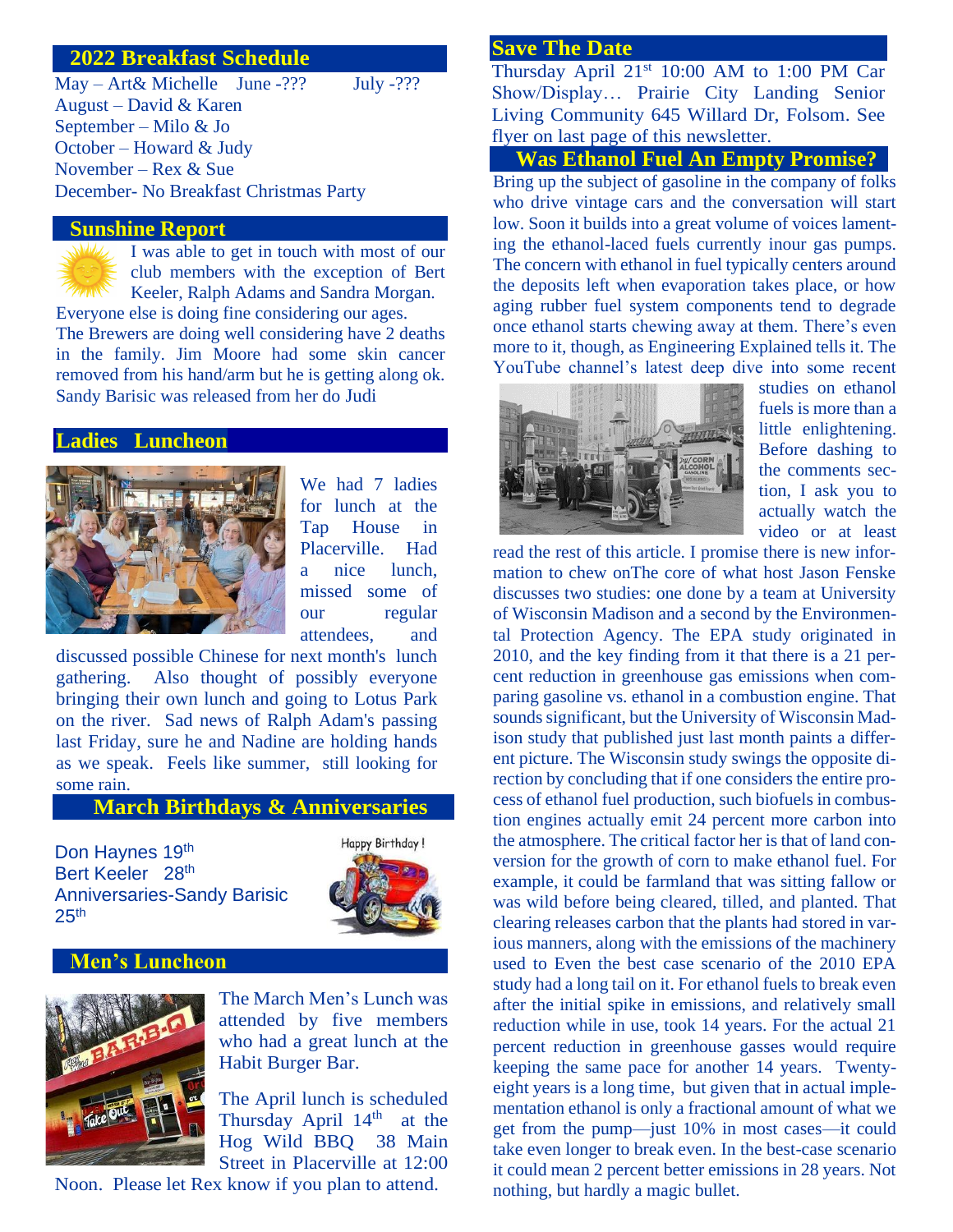# **Upcoming 2022 Car Show Events in the** Greater Sacramento Area

April 6 – The Mel's Diner Car Show is Wednesday at 4pm at Mel's Diner 1730 Grass Valley Highway. April 6 [The California Burgers Cruise-In](https://norcalcarculture.com/events/california-burgers-cruise-in/) is Wednesday from 4pm to 7pm 8537 Auburn Blvd. April 6 –The Cappuccino Cruisers Wednesday from 4pm to 8pm at That Dam Place, 1013 Riley St April 9 –The Cappuccino Cruisers Car Show is Saturday from 10am to 3pm at 6309 Sunrise Blvd. April 9 –Car Show Saturday from 10am to 1:30pma at El Tapatio Restaurant, 5637 Sunrise Blvd. **April 21st – Car Display Prairie City Landing Retirement Home - Folsom**  April 23, 2022, thru May 3, 2022, Kool April Nights – Redding April 23rd Casa Roble Car Show Orangevale April 29 through May 1<sup>st</sup> Sacramento Autorama May 21<sup>st</sup> Motherlode Cruiser's Show Jackson, CA May 21<sup>st</sup> Townsmen Car Show Loomis **October 16th – Hot Rod BBQ El Dorado**

# **Contact Rex with questions regarding shows listed above**

**Got something to sell? Post it here for free. Send info to [rex](mailto:rexroden1@gmail.com)roden1@gmail.com**



\*\*\*\*\*\*\*\*\*\*\*\*\*\*\*\*\*\*\*\*\*\*\*\*\*\*\*\*\*\*\*\*\*\*\*\*\*\*\*\*\*\*\*\*\*\*\*\*\*\*\*\*\*\*\*\*\*\*